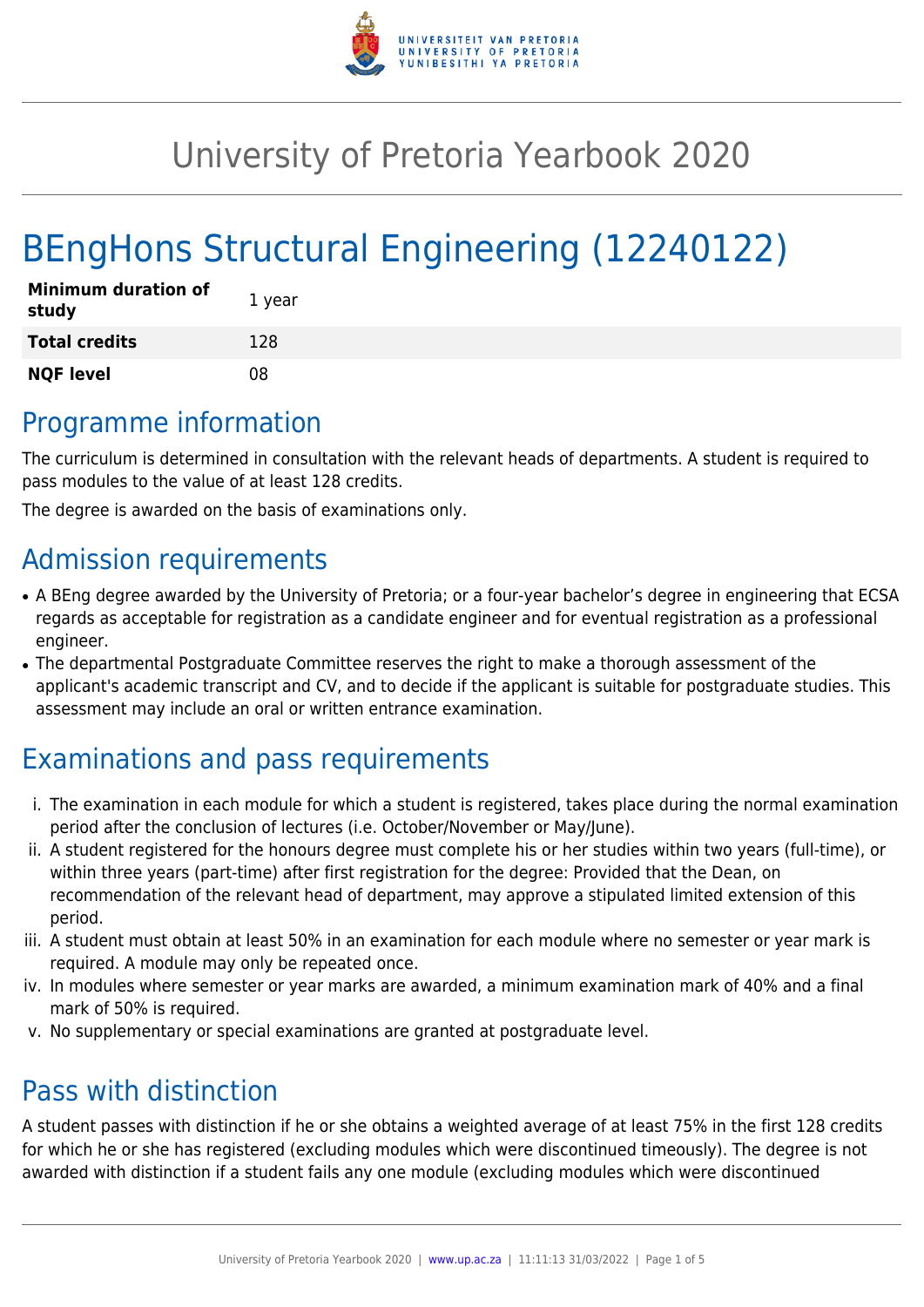

timeously).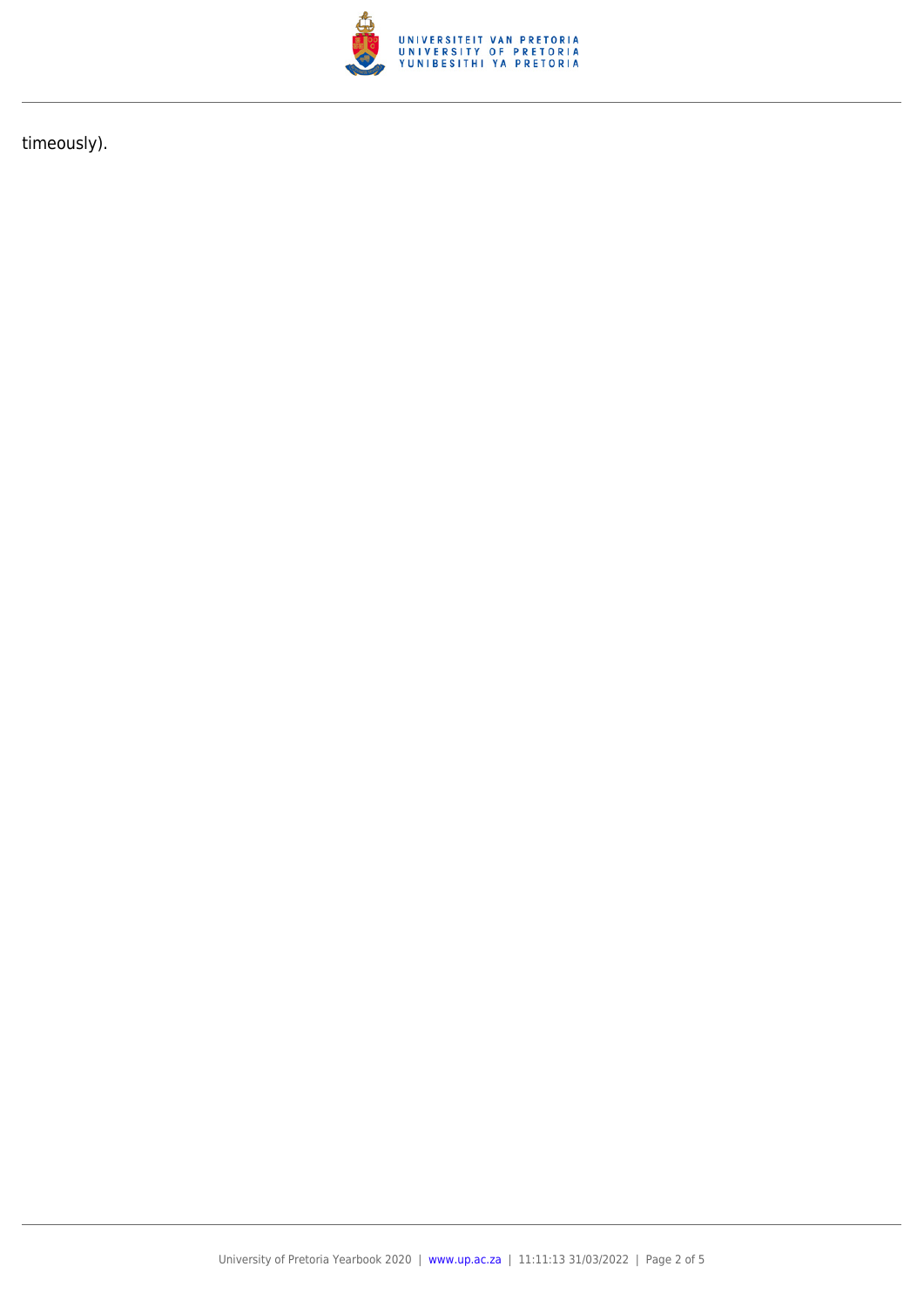

# Curriculum: Final year

**Minimum credits: 128**

## **Core modules**

## **Numerical methods and finite element applications for Civil Engineers 790 (SIK 790)**

| <b>Module credits</b>         | 24.00                          |
|-------------------------------|--------------------------------|
| <b>Contact time</b>           | 40 contact hours               |
| <b>Language of tuition</b>    | Module is presented in English |
| <b>Department</b>             | Civil Engineering              |
| <b>Period of presentation</b> | Year                           |

## **Module content**

In the first part of this course, numerical procedures and some underlying theory for solving systems of equations, eigenvalue problems, integration, approximation and boundary value problems will be discussed. The second part of the course covers general finite element theory, discretization aspects related to geometry, nodes and numbering, element type and shape, interpolation functions, formulation of element characteristic matrices and vectors for elasticity problems, assembly and solution of the finite element equations, modelling procedures and results processing. The student will use Finite Element software to apply the theory that was covered in the course for solving typical Civil Engineering problems.

## **Civil research 780 (SSC 780)**

| <b>Module credits</b>         | 32.00                          |
|-------------------------------|--------------------------------|
| <b>Contact time</b>           | 8 contact hours per year       |
| Language of tuition           | Module is presented in English |
| <b>Department</b>             | Civil Engineering              |
| <b>Period of presentation</b> | Year                           |

## **Module content**

\*This is a compulsory module.

The course will require all honours students to conduct research in an appropriate field of civil engineering, linked to the main discipline in which the student specializes for their honours degree.

## **Elective modules**

## **Concrete technology 794 (SGC 794)**

| <b>Module credits</b> | 24.00                          |
|-----------------------|--------------------------------|
| <b>Prerequisites</b>  | No prerequisites.              |
| <b>Contact time</b>   | 40 Contact hours               |
| Language of tuition   | Module is presented in English |
| <b>Department</b>     | Civil Engineering              |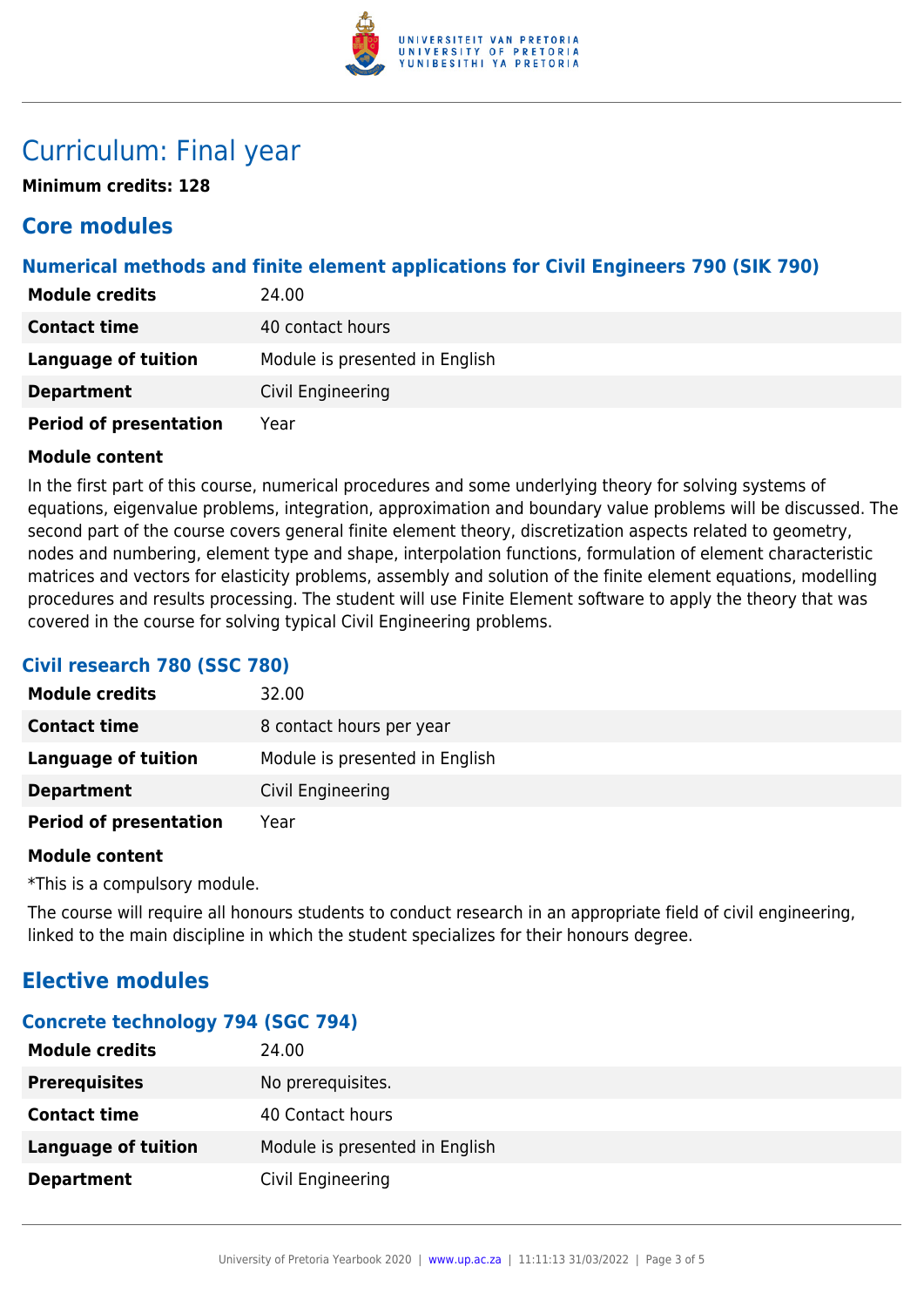

#### **Period of presentation** Year

## **Module content**

A research term paper will be prepared.

Properties of concrete and concrete mixes. Characteristics of Portland cement and supplementary cementitious materials. Aggregates, admixtures and practical design of mixes. Manufacture, curing and testing, including non-destructive methods. Statistical approach to quality control. Time-dependent behaviour and durability of concrete. The principles for appropriate selection of materials and techniques for repair, maintenance and strengthening of civil engineering structures. Investigation and diagnosis. Corrosion of reinforcement. Alkaliaggregate reaction, sulphate attack. Physical degradation. Repair materials. Protective systems. Systems for repair.

## **Structural mechanics 777 (SIN 777)**

| <b>Module credits</b>         | 24.00                          |
|-------------------------------|--------------------------------|
| <b>Prerequisites</b>          | No prerequisites.              |
| <b>Contact time</b>           | 40 Contact hours               |
| <b>Language of tuition</b>    | Module is presented in English |
| <b>Department</b>             | Civil Engineering              |
| <b>Period of presentation</b> | Year                           |

## **Module content**

A research term paper will be prepared.

Continuum mechanics. Classical and numerical (finite difference and finite element) solutions for plane and plate structures. Plasticity and failure criteria. Elastic stability. Non-linear analysis.

## **Pre-stressed concrete design 791 (SIN 791)**

| <b>Module credits</b>         | 24.00                          |
|-------------------------------|--------------------------------|
| <b>Prerequisites</b>          | No prerequisites.              |
| <b>Contact time</b>           | 40 Contact hours               |
| <b>Language of tuition</b>    | Module is presented in English |
| <b>Department</b>             | Civil Engineering              |
| <b>Period of presentation</b> | Year                           |

## **Module content**

A research term paper will be prepared.

Material properties; prestressing systems; flexural design; losses; effects of continuity; shear; deflections; anchorage; cracking; prestressed concrete slabs and detailing.

## **Infrastructure management 790 (SSI 790)**

| <b>Module credits</b> | 24.00             |
|-----------------------|-------------------|
| <b>Prerequisites</b>  | No prerequisites. |